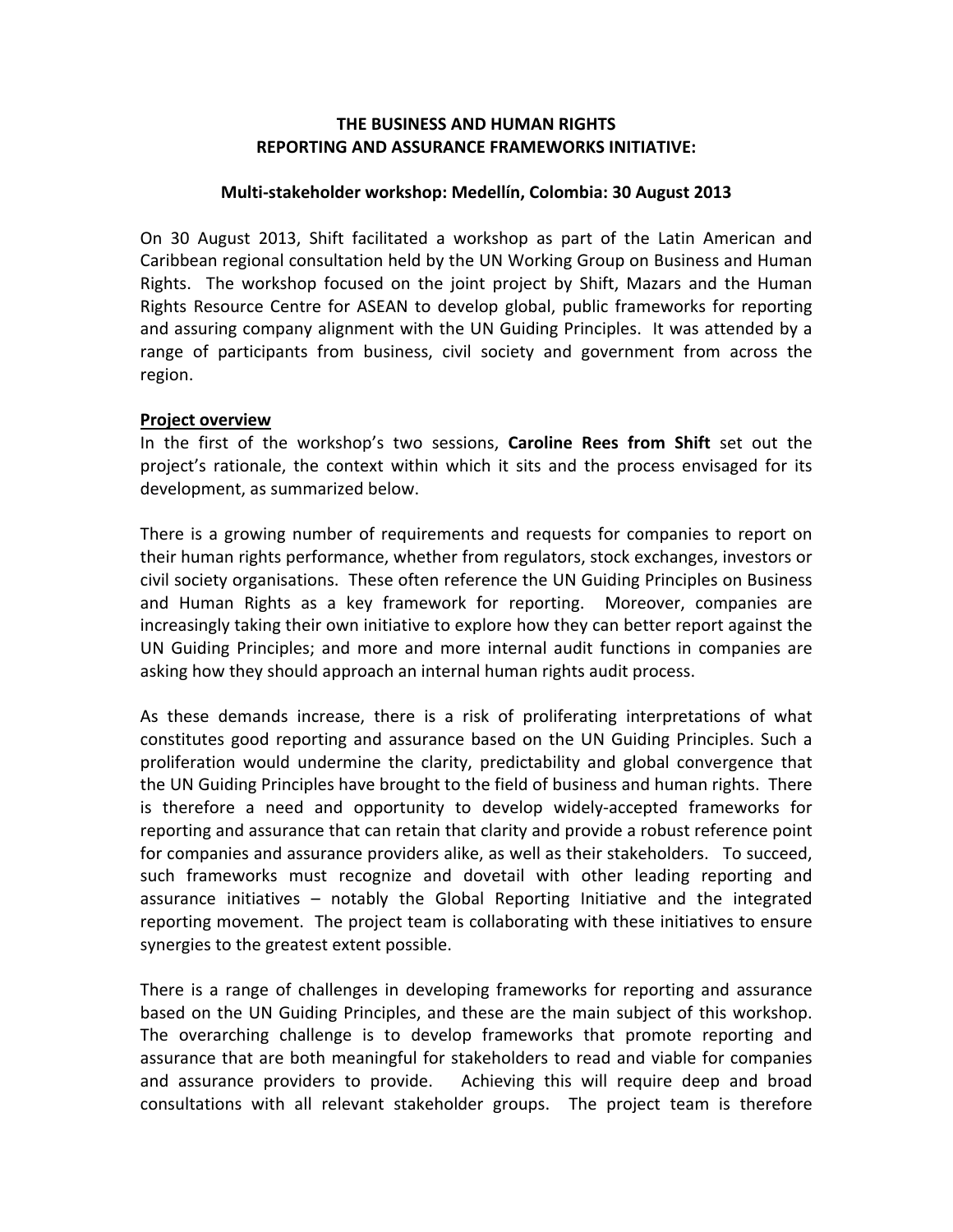proposing a range of modes of consultation – from bilateral conversations to group webinars to multi-stakeholder expert consultations and regional consultations. Initial consultations are focusing on broad themes and challenges, before any move towards drafting. 

In addition, the project will be overseen by a multi-stakeholder Eminent Persons Group, whose membership is in the process of being finalized; and information on the project's consultations and emerging proposals will be posted regularly on the website of the Human Rights Resource Centre for ASEAN<sup>1</sup> (a project team partner) and the Business and Human Rights Resource Centre<sup>2</sup> for public comment. In the later stages of the project it is envisaged that the emerging frameworks should be piloted with individual companies. The project is likely to run for two to three years, depending on the pace of progress and driven by the needs of the consultative process.

**Ernst Ligteringen, Chief Executive of the Global Reporting Initiative**, shared some opening remarks on broader developments with regard to sustainability reporting movement and the position of human rights reporting within this context. He underlined the introduction of 'report or explain' requirements by some regulators  $$ moving from a stance where reporting is entirely voluntary to a requirement that companies at least reflect and articulate reasons if they don't report. He foresaw that within five years all large companies globally would be reporting on their material sustainability issues, and noted recent statistics that requirements from the Brazilian Stock Exchange had led to a 20% increase in reporting by listed companies in the last year. 

Ernst noted that the GRI's latest framework  $-$  the G4 standard  $-$  already contains references to the UN Guiding Principles, including key concepts such as human rights due diligence, dialogue with stakeholders and the relevance of both actual and potential impacts on people. G4 guides companies to think about the materiality of human rights in the context of their operations, and provides 12 human rights indicators. Ernst underlined the substantial opportunity for this project on reporting and the UN Guiding Principles to build on these foundations in a coherent way, and mentioned plans for collaboration between GRI and the project team.

Participants raised a number of questions and comments. The importance of defining 'materiality' in such a project was underlined, and in particular the need for attention to what information is material for stakeholders. The issue of dialogue with stakeholders was also raised, but with questions about the ability to 'regulate' for dialogue. One participant asked whether the project would or should include components addressed to government; in response, the representative of the UN Working Group noted that

 

<sup>1</sup> http://hrrca.org/business-and-human-rights.

<sup>2</sup> http://www.business-humanrights.org.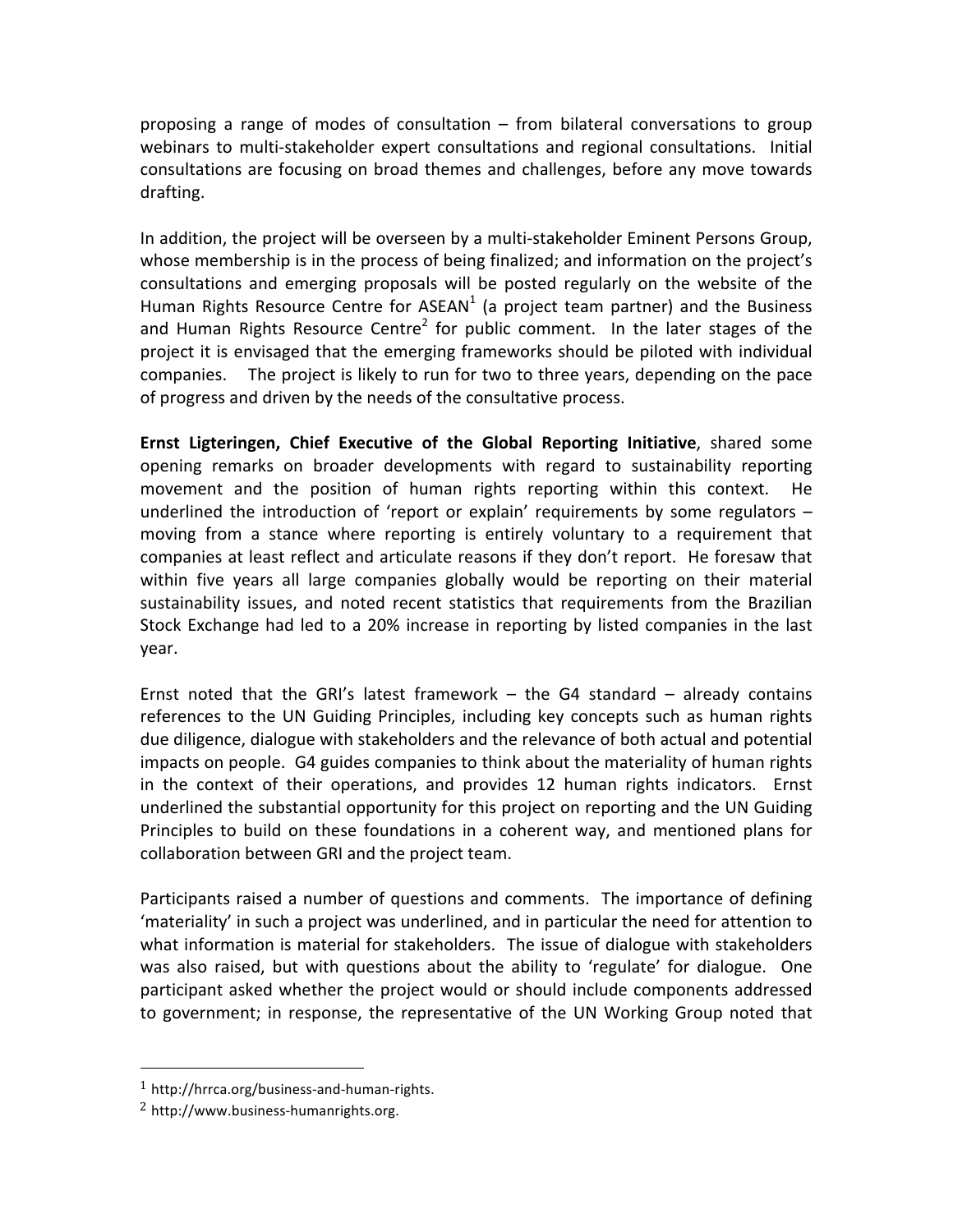reporting and assurance frameworks should be equally relevant to companies with government ownership and might also have implications for government procurement.

A question was raised with regard to the governance and process of the project, noting that global standards related to human rights are traditionally developed through an inter-governmental process. The concern was expressed that if this project was to lead to a normative standard, it should not be a 'private initiative'. Others, including the facilitator, noted that standards in the areas of business, including reporting and assurance/auditing, typically emerged through other kinds of process; and that the Guiding Principles themselves had reflected a hybrid process, developed through multistakeholder consultation and then endorsed by governments. One participant urged that there should not be a rush towards legally-binding 'standards' since the field of reporting was evolving so fast; instead, it was suggested that an incremental, consultative approach toward frameworks could be more productive.

The facilitator, Caroline Rees, noted that it may be unhelpful to talk about 'standards' as being the result of this project: this clearly was understood by many to mean something legally-binding. Rather, the term 'framework' may better describe the kind of widelyaccepted reference point for good practice that was envisaged. She confirmed that the project would not and could not produce something binding – rather, it is responding to market drivers for reporting and verification that came from other organisations, including regulators, stock exchanges, investors and others. The project team is therefore focused on a broad and open, consultative process that could shape frameworks that would be both meaningful for stakeholders and viable for companies and assurance providers. The project team acknowledges that the credibility of the project will be judged on the quality both of that process and of its product.

## **Reporting on implementation of the UN Guiding Principles**

The second session of the workshop focused on issues related to companies reporting on their implementation of the UN Guiding Principles. It began with remarks from three panellists on what they saw as the opportunities and pitfalls for developing a framework for such reporting.

Amol Mehra from the NGO coalition International Corporate Accountability **Roundtable (ICAR)** underlined the need to avoid reporting for the sake of reporting, and the importance of reporting as a tool for companies to assess their impacts, and how well they manage them. He underlined the remedial function that reporting should play, as companies integrate learning back into their operations to improve performance and prevent future impacts. He highlighted concerns that the Guiding Principles may not be the right basis for reporting since they define a floor, not a ceiling, for company performance. Already some more detailed standards give greater specificity than the Guiding Principles, and this should not be diluted, including standards developed in multi-stakeholder processes at the OECD. He also urged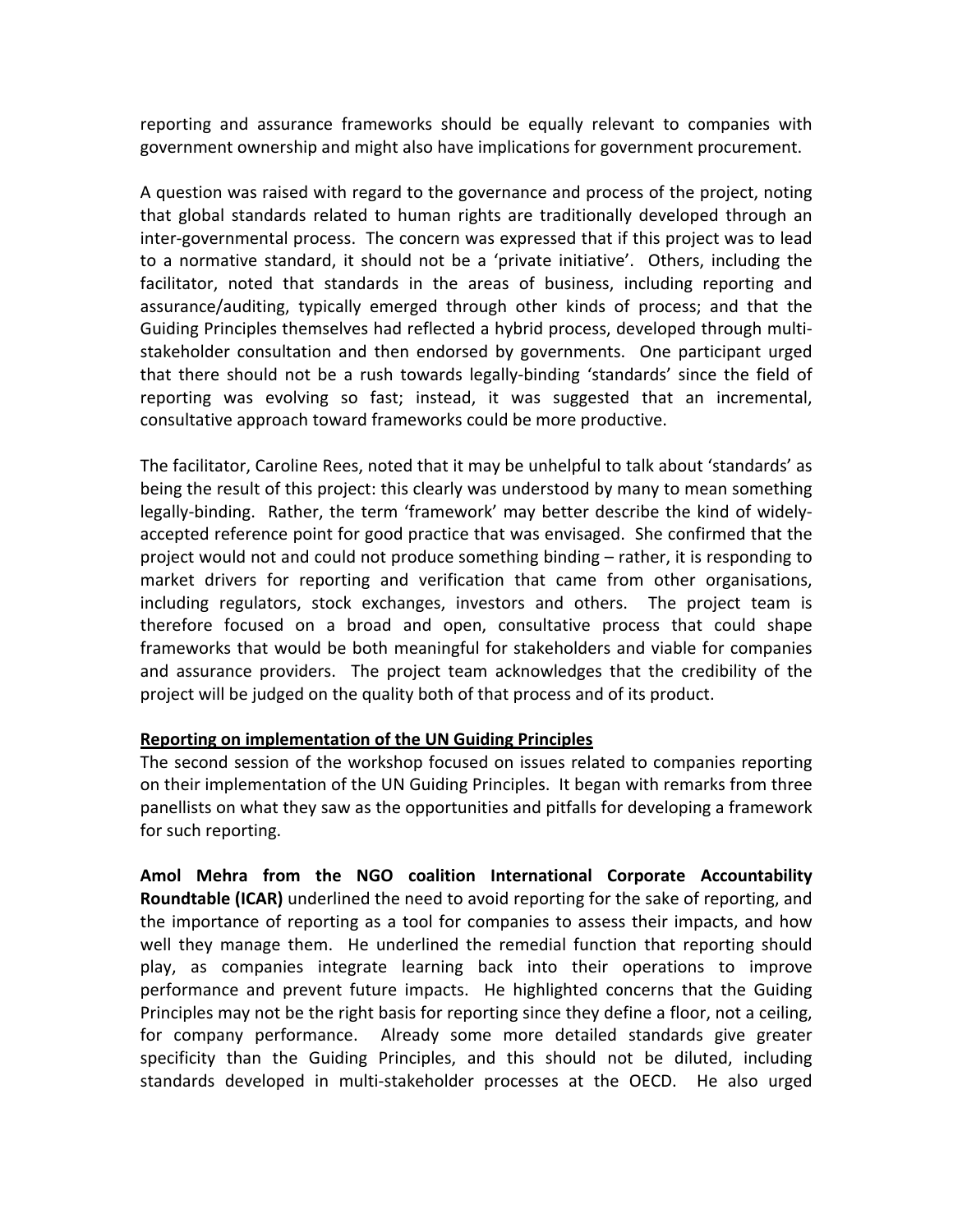reflection from an early stage as to how standards or frameworks might in future move into the arena of regulation.

**Paul Maidstone from the Chilean mining company Codelco** noted the importance of language around business and human rights. At the national level and at the company and operational site level, there were different languages and perceptions about human rights. It was important to develop a shared language for talking about this, and a reporting framework could help in this regard. He highlighted also the lack of existing quantitative or qualitative indicators around human rights performance and the resulting challenges in assessing whether a company is improving over time. Developing such indicators would add value. He also noted that there would be some issues it would be difficult for a company to report on, as they may lead to legal liabilities: any framework should take this into account.

Luis Fernando De Angulo, an independent business and human rights expert in **Colombia**, underlined the importance of understanding who the audience for reporting was. It would be important to be able to see, through reporting and assurance, whether a company's due diligence processes were capturing the key human rights issues, establishing priorities, and understanding the vulnerabilities of particular groups. Investors would be one audience, but local stakeholders also needed information, and could contribute to dialogue about meaningful indicators. Luis underlined that reporting should focus on those parts of the business with the greatest risks for human rights, not those with the least. It should also look not only at the corporate level, but at how policies and systems trickle down into the practices of those who generate or manage impacts on the ground. Moreover those local staff should be reporting up the corporate chain so that the information could be captured for reporting.

In the following **conversation between workshop participants** (including panellists) a variety of issues were discussed.

Various participants addressed the challenge of **receiving excessive, unfiltered information** that makes it harder, not easier, to identify relevant issues for decisionmaking (by the company) or assessing company performance (by shareholders/stakeholders). The experience of GRI was cited  $-$  during the development of the G4 standard there had been a recognition that reporting on performance in multiple tiers of the supply chain would be neither viable nor useful.

One participant highlighted the risk of viewing reporting as the production of a 'book' at one point in time, rather then reflecting on what is of genuine interest to stakeholders over a continuum in time. The importance of the audience for reporting was reemphasised: any framework should avoid overburdening a company with redundant processes, and focus instead on the utility of information to audiences at more local levels where operations occur – not just the level of corporate headquarters and investors.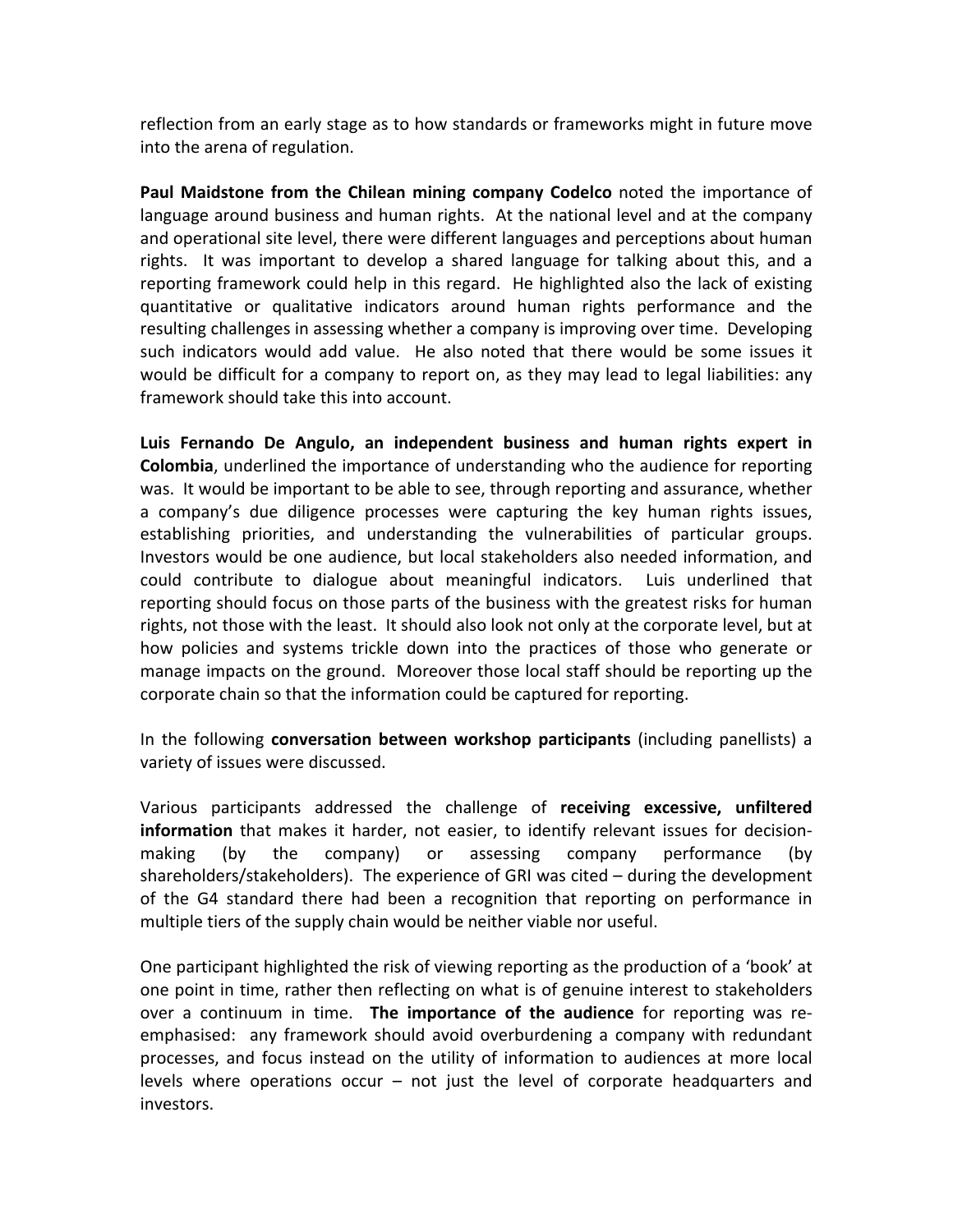These issues of managing, filtering and targeting information were linked with discussions of **materiality**. Various participants stressed that a framework for reporting on the Guiding Principles should avoid enabling a 'tick-box' approach by the company, and instead require genuine reflection on the material issues. One speaker noted that this would take it out of the office of the person writing the report, and make it an exercise across the company as a whole. This may make it harder, but also more meaningful for the process and the outcomes.

Some company participants noted the challenge of identifying what is material in a context such as human rights where everything seems important. They noted that clarity on this would also be necessary for small and medium-sized enterprises (SMEs) to be brought into the reporting movement, as well as companies from the South that may lack the level of resources of many multinationals or 'northern' companies.

Questions were posed as to whether it would help to have some **criteria or indicators to distinguish which information should be prioritised** for reporting. One proposition was to focus on those areas of their company's operations with the greatest risk to human rights. A further focus could be around those human rights issues most at risk from operations – not that companies should ignore certain human rights in their operations, but that they might focus their reporting on those most typically at risk. Could these approaches help act as a filter  $-$  distinguishing between the many issues companies have to address and those on which reporting is most valuable?

One participant highlighted the 'Disclosures on Management Approach' (DMA) under G4: asking companies to identify what issues are material, explain that assessment, describe what the company is doing to manage those issues, and evaluate effectiveness. It was suggested that this kind of process approach could be a common building block between the GRI and a framework focused on the Guiding Principles.

Related to the question of the quantity of information was also the **accuracy of information**. Various interventions highlighted the need for any framework to address this issue. Here the role of assurance, or 'verification' was also seen to play an important role. The issue of the **competence of assurance providers** was raised and the need for them to have  $-$  or bring in  $-$  expertise on human rights (something most auditors and even sustainability assurance providers are seen as lacking).

The fundamental differences between a **quantitative approach** to auditing and the necessarily **qualitative nature** of good human rights reporting and assurance were also underlined. An opportunity was identified to move beyond the flaws of sustainability assurance with the current lack of enforceable standards for how it is conducted.

One participant suggested that parameters for reporting should keep a **focus on prevention**: it shouldn't be just about reporting impacts that happened in the past.